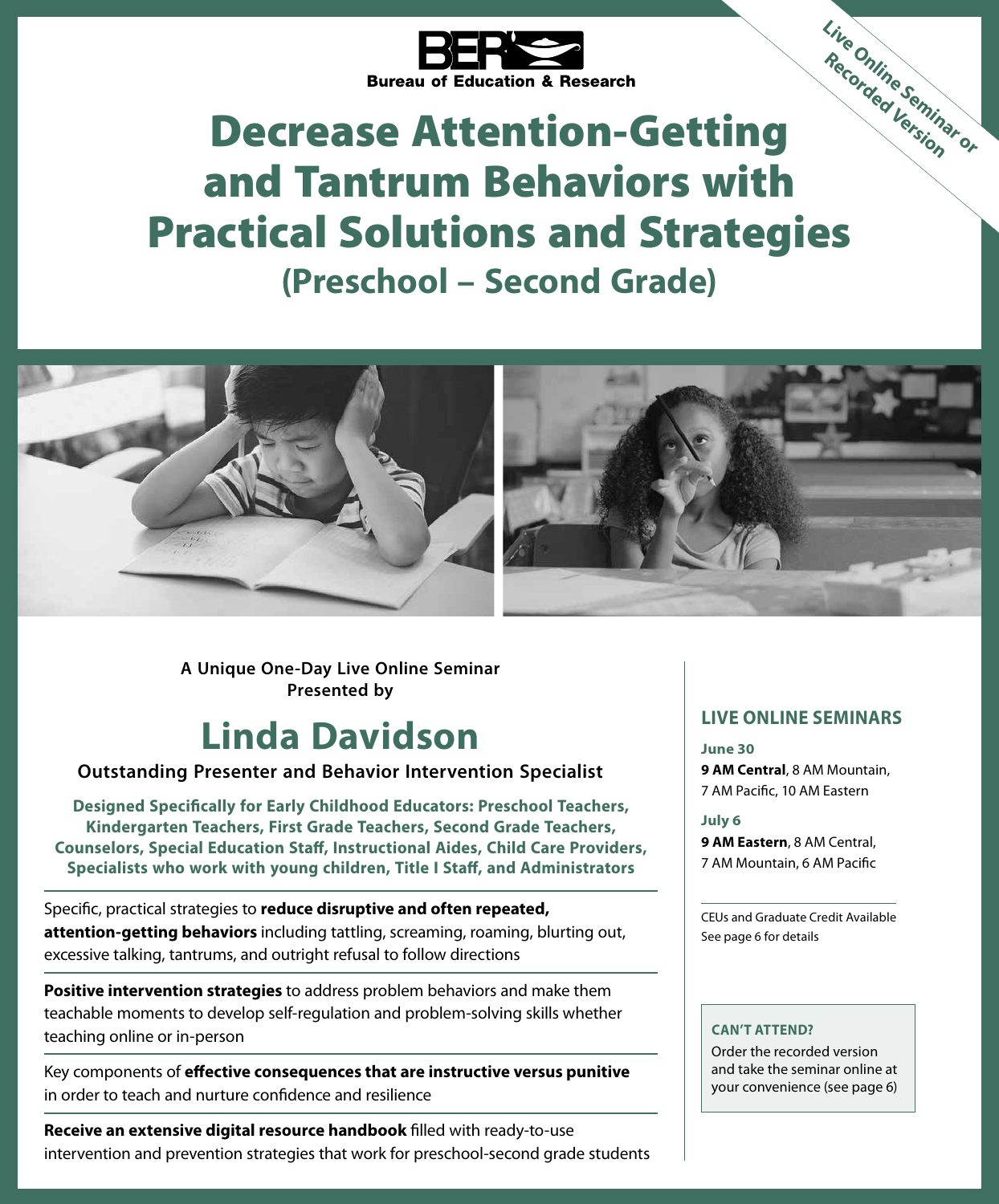## **Ten Key Benefits of Attending**

"Linda was an amazing instructor at today's seminar. I enjoyed her insight on all these new ideas. I can't wait to use them in our school."

**– CHRISTINE MAGONO, SKILL BUILDING TEACHER**



#### **Who Should Attend**

Early Childhood Educators: Preschool Teachers, Kindergarten Teachers, First Grade Teachers, Second Grade Teachers, Counselors, Special Education Staff, Instructional Aides, Child Care Providers, Specialists who work with young children, Title I Staff, and Administrators

#### **1. Practical and Easy to Use Strategies to Reduce Repeated Attention-Getting Behaviors**

Specific strategies to significantly decrease attention-getting behaviors that repeatedly disrupt class time and get in the way of learning … Learn ways to teach your young students how to get what they need in more productive ways

- **2. Decrease Tantrum Behaviors that Frequently Turn into Episodes** Positive intervention strategies to address tantrum behaviors and make them teachable moments for developing self-regulation and problem-solving skills in your students
- **3. Analyze the Function of the Behavior to Develop a Meaningful and Strategic Plan of Action**

It is imperative to understand the "why" of a student's behavior … Learn to identify the function of a behavior in order to select the most effective replacement behavior … Obtain tools you can use to better understand students' behavior

- **4. How Traditional Management Systems May Exacerbate Problem Behaviors** Find new ways to address problem behaviors, especially those problem behaviors that continue to persist in spite of good intentions
- **5. Practical Strategies to Develop Young Children's Self-Regulation Skills** Reduce behavior problems and increase learning with practical and easy to use strategies to develop children's self-regulation skills … Ideas you can use and adapt to meet the needs of your preschool-second grade students whether teaching in-person or online
- **6. Build the Necessary Skills that are Critical for Success in Social Environments** Ideas for planning actions and carrying them out, following directions, taking turns, and communicating verbally … Ideas you can use immediately and adapt to meet the needs of your students
- **7. Increase Your Young Students' Ability to Stay Engaged in Group Activities** Use strategies to help your students increase their attention, engagement and focus on thinking and learning while participating in small and large group activities, in the classroom or on the playground
- **8. Develop a Toolkit of Consequences That Are Instructive and Teach Replacement Behaviors**

Students with more persistent and challenging behaviors may respond negatively in a downward cycle to certain consequences … Learn how to create more effective consequences that teach students the replacement behavior that gets them what they need

#### **9. Help Students Generalize Positive Behaviors Across Settings**

Discover how to use everyday experiences to teach students how to participate in school activities successfully … Proactive strategies that will help students generalize positive behaviors in other social settings

**10. Work Successfully with Students with Special Needs Whether Teaching In-Person or Virtually**

How to apply all the strategies to the most difficult behaviors … Implement a comprehensive plan for prevention that works for developing students, including those with special needs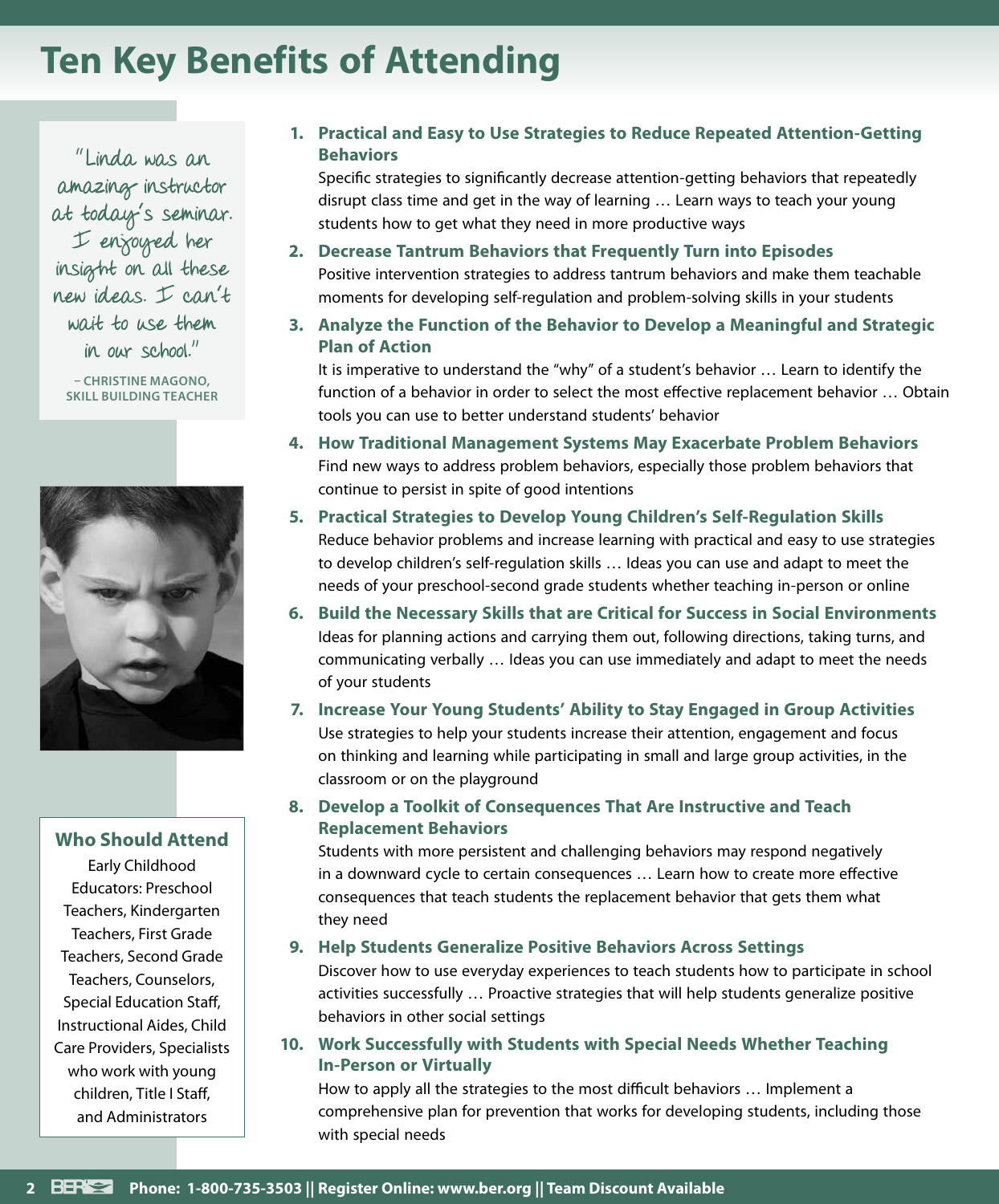## **Outstanding Strategies You Can Use Immediately**

### **What You Will Learn ...**

- **• Specific strategies to significantly decrease attention-getting behaviors**  that repeatedly disrupt class time and get in the way of students' learning and your teaching
- **•** Teach your students to **develop skills that will help them be successful**, both socially and academically
- **•** How to **help students learn appropriate behavior** through instruction, practice, feedback, and encouragement
- **•** Develop a toolkit of **consequences that are instructive and teach replacement behaviors**
- **• Make transition times fast and easy** using visual and auditory cues
- **• Assess the function of behaviors** through different data collection tools
- **•** Innovative ideas for **making minor adjustments** in your classroom structure for greater results
- **•** Learn specific strategies to **teach students to regulate their thinking, emotions and behavior**
- **• Scaffold for success** using visual tools that clarify expectations and provide reinforcement
- **•** Increase your students' ability to **focus and stay engaged whether teaching online or in-person**





"Linda shared very useful and practical information." **– TRACI KELLOGG, SPECIAL EDUCATION TEACHER**

### **Practical Ideas and Strategies**

Do you have students who present challenging behaviors that disrupt the flow of classroom and the learning of others? Do some of these behaviors include tattling, screaming, roaming, blurting out, excessive talking, tantrums, and even outright refusal? Of course the answer is yes! While the percentage of students who engage in these types of disruptive behaviors may be small, the impact on the entire class can feel and be much more significant. **Linda Davidson**, outstanding presenter and behavior intervention specialist, has designed this seminar to give you practical solutions to teach online or in-person the skills that will help your students be successful, both socially and academically. You will learn dozens of strategies to use immediately to reach your students who lack the skills to follow directions, share, take turns, stay focused, and remain calm in stressful situations. Ideas for simple, yet highly effective visual cues, ways to talk about behavior and thinking and positive intervention strategies to use when you need to address problem behaviors, will all be given.

**You won't want to miss this strategy-packed day filled with practical and developmentally appropriate ways to decrease behaviors that disrupt learning and increase the skills students need to be successful in school.**

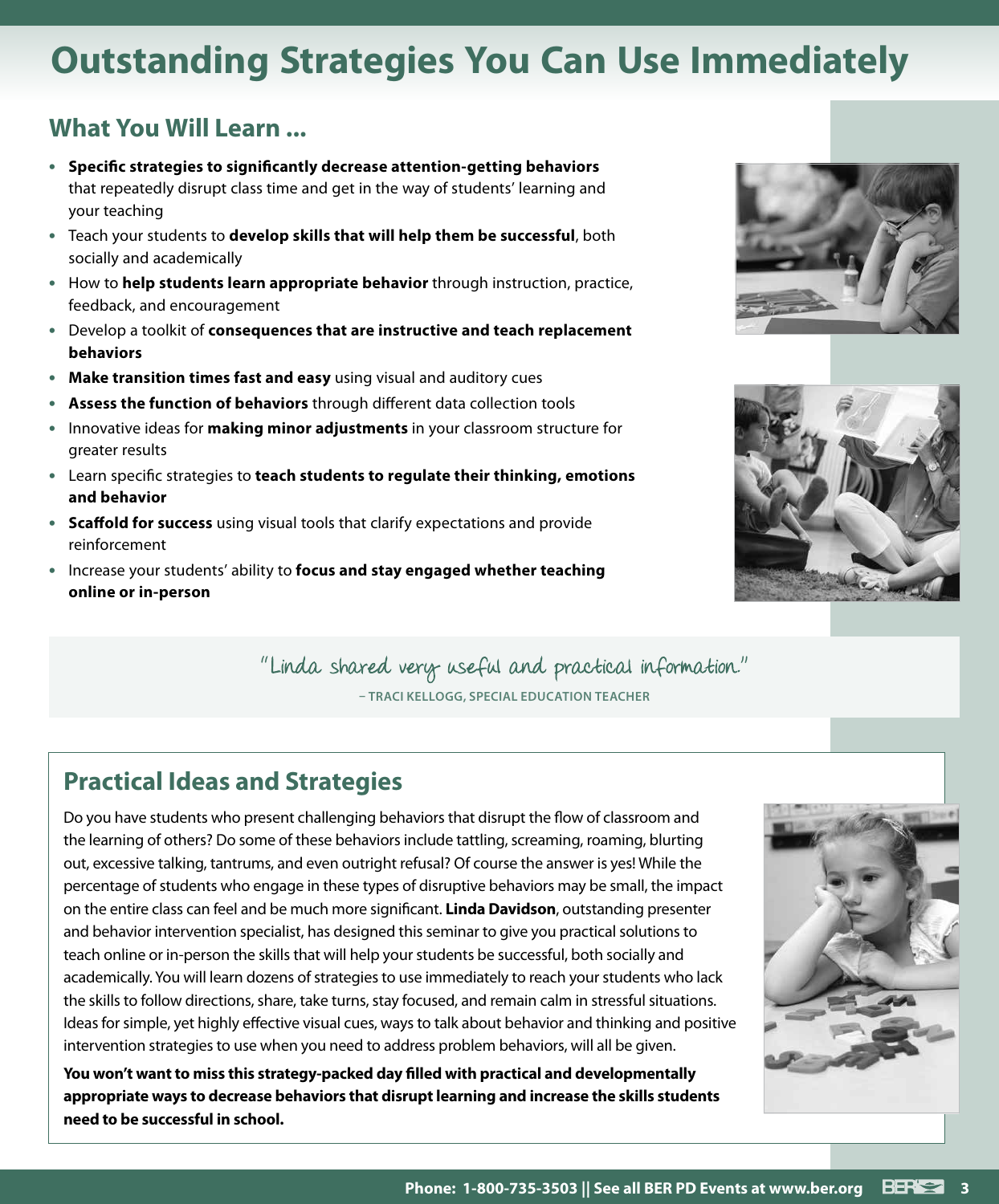## **A Message From Seminar Leader, Linda Davidson**



"… I will present you with various practical and easy-to-implement strategies to stop the cycle of repeated attention-getting behaviors that interfere with productive class activities and learning."

#### Dear Colleague:

My bet is that we have a lot in common. I can visualize your classroom – in-person or online – full of young, eager learners. I imagine you are passionate about making an optimum day of learning for each of them. Today's young learner, however, comes to us with a wide range of experiences and behaviors that can impede their social development, learning and disrupt valuable class time for all learners. They may not follow directions, take turns, keep their hands to themselves or they cry, scream, and run around or out of the classroom. Strategies that you have successfully utilized in the past may not be working with these students.

During our day together, I will present you with various practical and easy-to-implement strategies to stop the cycle of repeated attention-getting behaviors that interfere with productive class activities and learning. We will explore specific ways to use visual and auditory cues, transition routines, strategies to teach students to regulate their thinking, emotions and behavior, as well as how to increase your young students' ability to focus and stay engaged whether you are teaching in-person or online. We will examine what to do during and after a tantrum to defuse the situation and reduce re-occurrences.

I am excited to give you a toolkit filled with strategies to help you and your students develop the skills and behaviors necessary to be successful inside and outside the classroom. All of this and more in an engaging, multi-media, fast-paced day!

Sincerely,

fonda & Danha

Linda Davidson, Ph.D.

**P.S.** Be prepared to leave with **dozens of practical solutions** to develop social skills that help young children respond in more appropriate and acceptable ways in the classroom setting.

#### **Uniquely Qualified Instructor**

**Linda Davidson** is a highly experienced educator, sought-after consultant and national presenter. She has worked in the field of education for over 35 years in a variety of roles including behavior interventionist and special educator in preschool-second grades working with students who exhibit difficult behaviors that prevent them from learning and socializing appropriately with others. Linda's extensive experience provides a practical prospective for teaching students who have attention-seeking behaviors and self-regulation deficits including impulsivity, lack of focus and an inability to think and plan actions, which often lead to tantrums. She brings a unique skill set in working with students who have behavior challenges needing individual behavior plans. She is the author of *Decrease Attention-Getting and Tantrum Behaviors with Practical Solutions and Strategies (Preschool – Second Grade)*, the extensive digital resource handbook that every participant will receive. Her fast paced, hands-on seminars will help you work with students who have difficult and challenging behaviors. You won't want to miss this seminar where Linda will answer your questions and provide solutions to addressing your students' most challenging behaviors!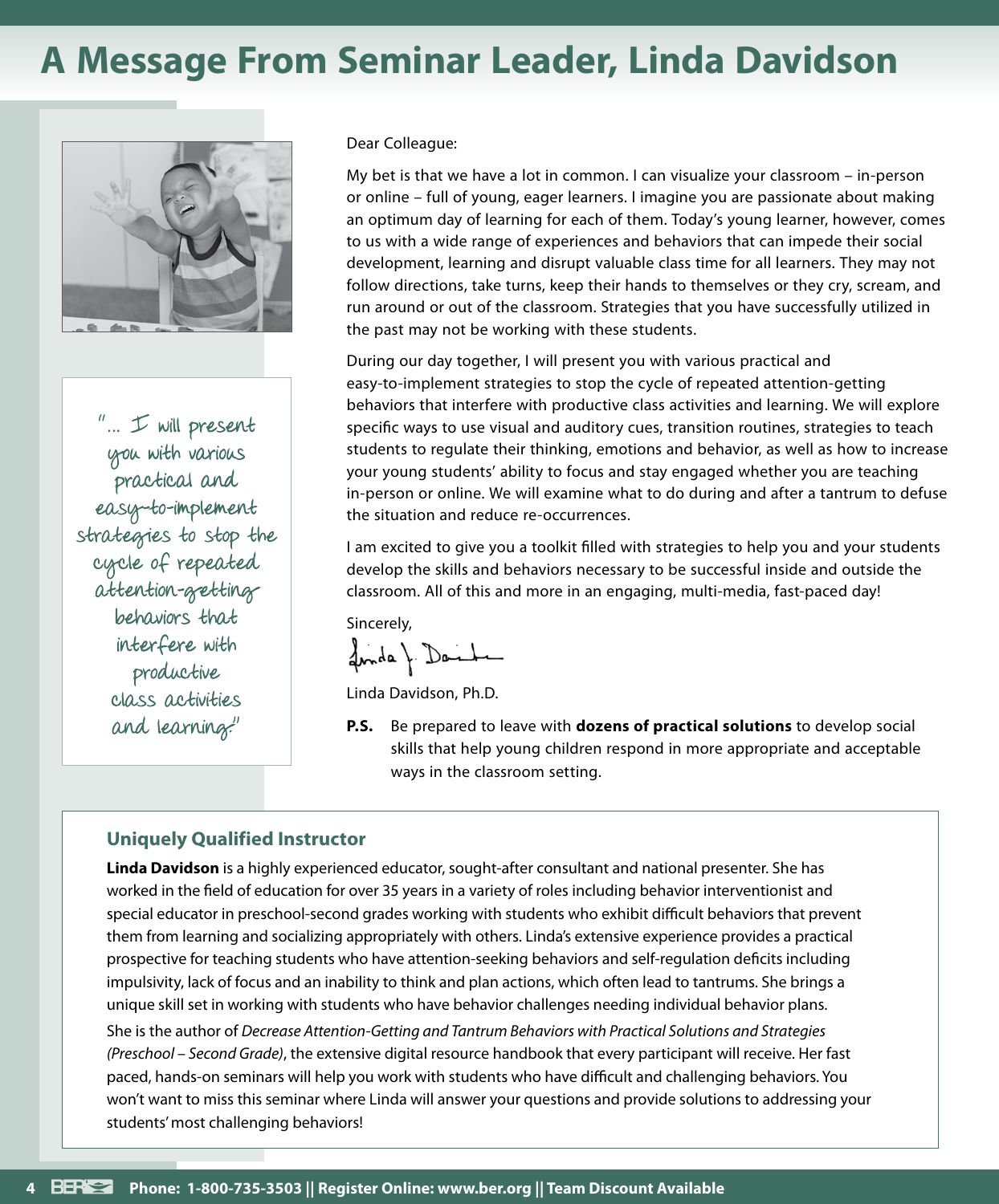## **What Your Colleagues Say About Linda Davidson**

*"Dr. Linda did a great job presenting, answering questions and involving the community today! I learned many useful tools to help in my classroom. The resources will be handy for current and future use. Thank you!"* **Valerie Koch, Kindergarten Teacher**

*"This was very helpful. Thanks so much! I loved all of the personal examples Linda used to explain the strategies and appreciated the plethora of resources she provided. I look forward to utilizing these strategies and sharing them with my teachers."*

**Lauren Salaterski, School Counselor**

*"Great strategies! Everything Linda shared was very practical. I can start implementing next week."* **Dana Fleming, Special Education Teacher**

*"Linda is great! The material she shared was easy to understand and the strategies will be*  easy to try back in the classroom." **Carin Wade, Teacher Carin Wade, Teacher** 

*"I really enjoyed this seminar. The content was very helpful and informative."*

**Amy Davis, Counselor**



## **About BER Seminars**

#### **Outstanding Instructors**

All programs are led by outstanding, top-rated BER national trainers.

#### **Extensive Digital Resource Handbook**

You'll receive an extensive digital resource handbook full of practical strategies and resources.

#### **Highly Interactive**

You'll be able to ask questions, consult with the instructor, and share ideas with other participants.

#### **Program Guarantee**

As we have for 44 years, we guarantee the high quality of our programs. If you are not satisfied, we'll give you a 100% refund.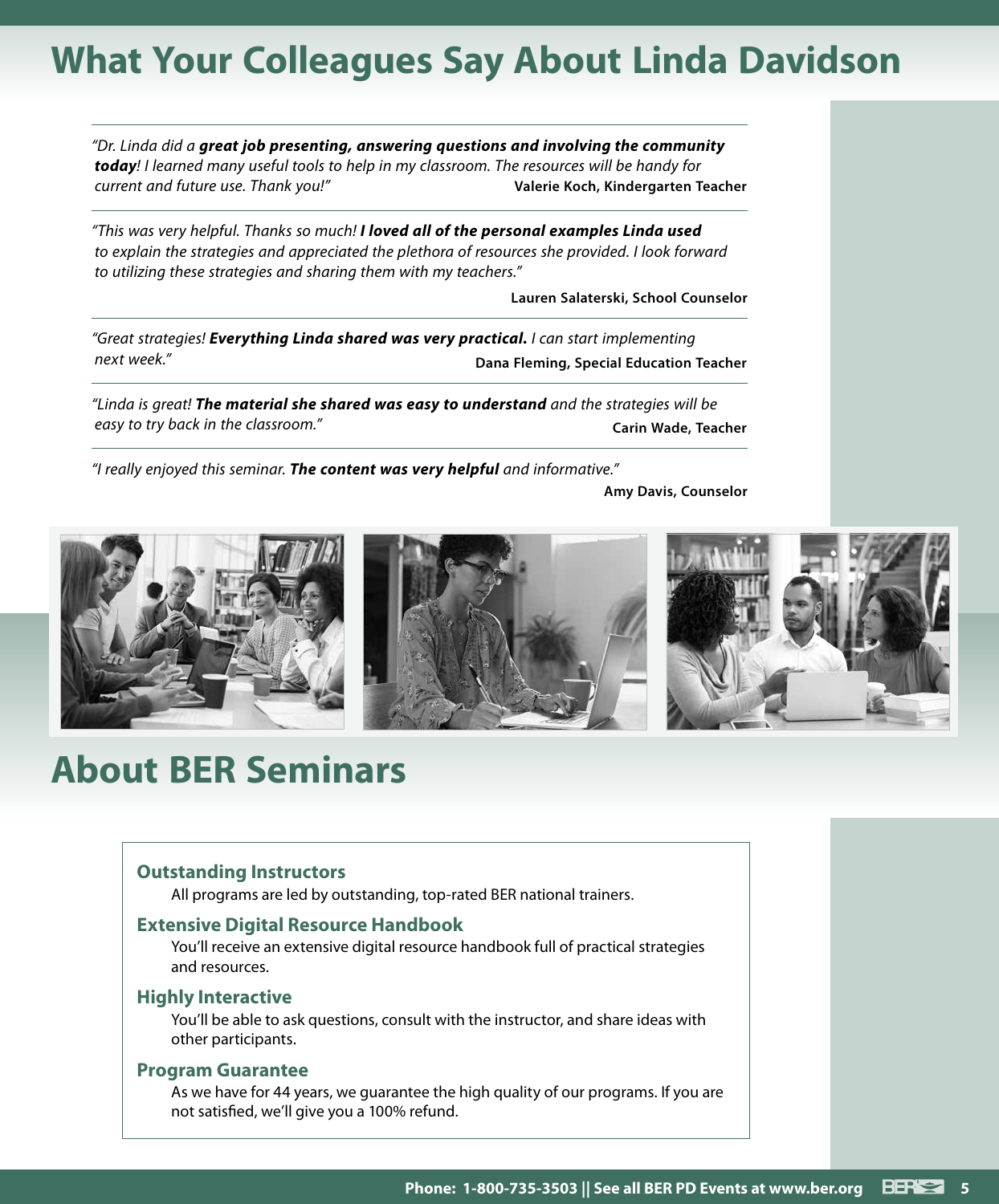## **Special Benefits of Attending**



"Enjoyable. Well informed, great materials, and information was fully defined. Helpful tools to use were provided."

**MARGARITA AIKEN-AVERETT, BEHAVIOR SPECIALIST**

### **On-Site Training**

Most BER seminars can be brought to your school or district in-person or online. See the options at www.ber.org/onsite or call 877-857-8964 to speak to one of our On-Site Training Consultants.

#### **Extensive Digital Resource Handbook**

Each participant will receive an extensive digital resource handbook giving you access to countless strategies. The handbook includes:

- Visual strategies to prevent off-task and other behavioral challenges
- Goal setting and self-evaluation forms
- Choice boards and "I Can…" charts to increase focus, attention and motivation
- What to say and do when your students struggle to stay engaged
- Strategies to de-escalate anger and frustration
- Fun ways to transition and celebrate success whether you are teaching online or in-person

#### **Share Ideas with Other Educators**

This seminar provides a wonderful opportunity for participants to share ideas with other educators interested in improving the behavior and learning of their students.

#### **Consultation Available**

Linda Davidson will be available to answer your specific questions and the unique needs of your own program.

#### **Meet Inservice Requirements / Earn State CEUs**

Participants of Live Online Seminars and those completing the Recorded Version online can receive a certificate of participation that may be used to verify five continuing education hours. For details about state CEUs available, visit www.ber.org/ceus

#### **Earn One to Four Graduate Semester Credits**



Up to four graduate level professional development University of Massachusetts credits are available with an additional fee and completion Global Anonprofit of follow-up practicum activities. Details for direct

enrollment with University of Massachusetts Global will be available at this program.

### **Can't Attend?**

### **Other Professional Development Options:**

#### **Recorded Version of the Seminar**

A video recorded version of this seminar will be available to take online at your convenience. You'll have access to the entire course and to the extensive digital resource handbook. Optional CEUs and graduate credit available. To enroll, see registration form on page 7.

#### **DA Related On-Demand Online Courses**

Related On Demand Video-Based Online Learning courses, *Decrease Attention-Getting and Tantrum Behaviors: Practical Solutions*, for Grades PK-2, *Discipline Strategies for Dealing with Challenging, Difficult Students*, for Grades K-2, and other classroom management courses are available for immediate registration. To enroll, visit www.ber.org/online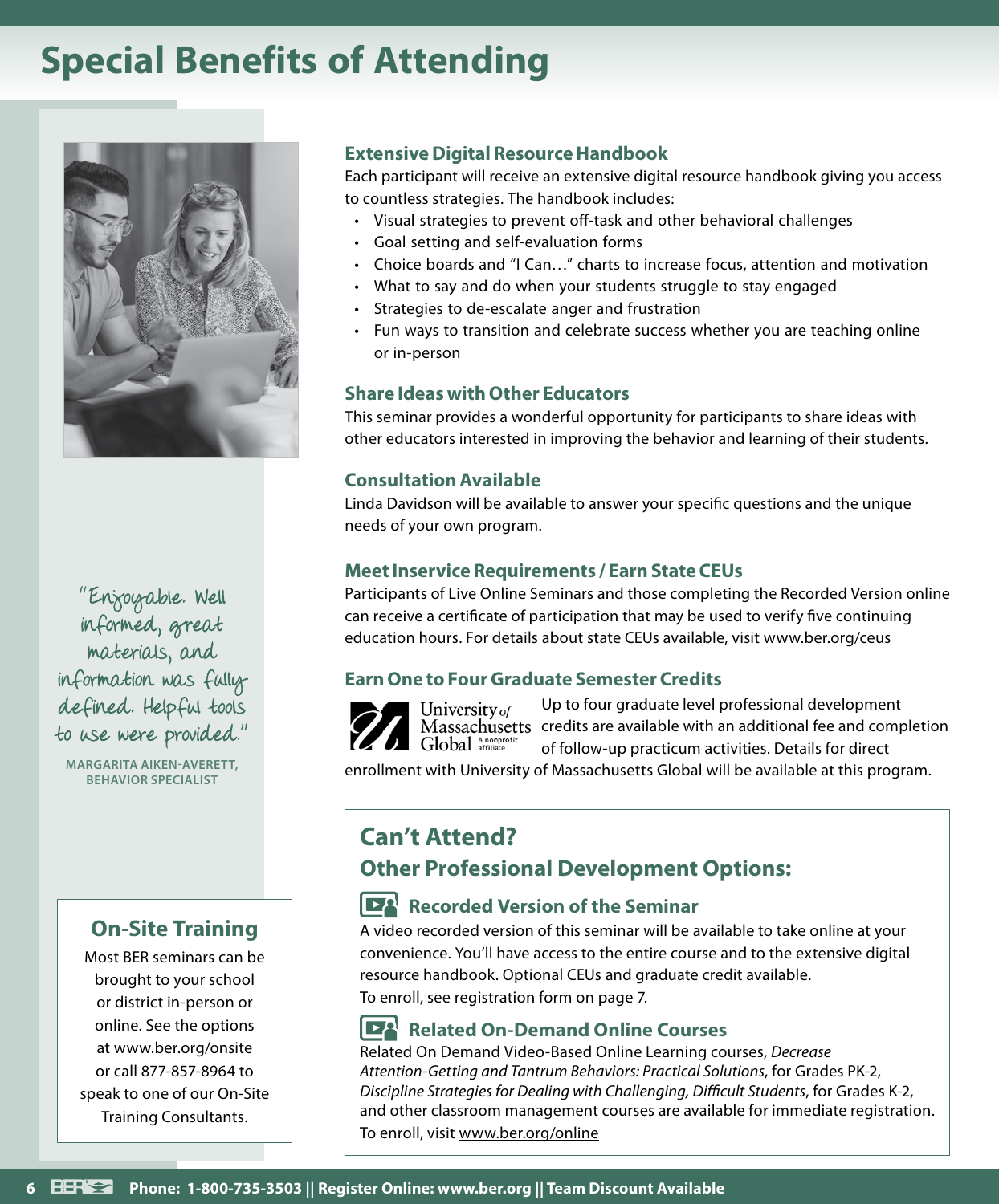### Decrease Attention-Getting and Tantrum Behaviors with Practical Solutions and Strategies **(Preschool – Second Grade)**

| <b>ICSCITUDE SCCUTTE STRUCT</b>                                                                                                                                                                                                                                                                                                                               |                                                                                                                                                                                                                                                                                                                                                    |
|---------------------------------------------------------------------------------------------------------------------------------------------------------------------------------------------------------------------------------------------------------------------------------------------------------------------------------------------------------------|----------------------------------------------------------------------------------------------------------------------------------------------------------------------------------------------------------------------------------------------------------------------------------------------------------------------------------------------------|
| <b>Registration (DCD2M1)</b><br>$\Box$ 1. Live Online: June 30, 2022 (Start time: 9 AM Central)<br>2. Live Online: July 6, 2022 (Start time: 9 AM Eastern)<br>□<br>$-$ or $-$<br>3. I'd like to order the recorded version of this seminar<br>$\Box$                                                                                                          | <b>FIVE EASY WAYS TO REGISTER:</b><br>$\bigoplus$<br><b>REGISTER ONLINE at: www.ber.org</b><br><b>EMAIL this form to: register@ber.org</b><br>PHONE toll-free: 1-800-735-3503                                                                                                                                                                      |
| M.I.<br><b>FIRST NAME</b><br><b>LAST NAME</b><br>POSITION, SUBJECT TAUGHT<br><b>GRADE LEVEL</b>                                                                                                                                                                                                                                                               | (Weekdays 5:30 am - 4:00 pm Pacific Time)<br>FAX this form to: 1-425-453-1134<br>             <br>MAIL this form to: Bureau of Education & Research<br>915 118th Avenue SE . PO Box 96068<br>Bellevue, WA 98009-9668                                                                                                                               |
| SEMINAR LOCATION NUMBER: __<br>(Please see list above)<br>List additional registrants on a copy of this form<br><b>SCHOOL NAME</b>                                                                                                                                                                                                                            | <b>Program Hours</b><br>All Live Online Seminars are scheduled 9:00 a.m. - 3:30 p.m. in the time<br>zone indicated. Check in 15 minutes prior. Registrants will be sent login<br>information by email four days before their Live Online Seminar.                                                                                                  |
| SCHOOL MAILING ADDRESS<br><b>CITY &amp; STATE</b><br>ZIP CODE                                                                                                                                                                                                                                                                                                 | Fee<br>The registration fee is \$279 per person, \$259 per person for groups of<br>three or more registering at the same time. Call us at 1-800-735-3503<br>for groups of ten or more. Payment is due prior to the program.                                                                                                                        |
| <b>SCHOOL PHONE NUMBER</b><br>HOME PHONE NUMBER                                                                                                                                                                                                                                                                                                               | Fee includes seminar registration, a certificate of participation and<br>an extensive digital resource handbook. The fee is the same for<br>Live Online Seminars or Recorded Seminars.<br><b>Cancellation/Substitutions</b>                                                                                                                        |
| Registration confirmations and login details are sent via e-mail<br>E-MAIL ADDRESS (REQUIRED FOR EACH REGISTRANT)                                                                                                                                                                                                                                             | 100% of your paid registration fee will be refunded if you can't attend<br>and notify us at least 10 days before the seminar. Late cancellations<br>made prior to the event date will be refunded less a \$15 service fee.<br>Substitutions may be made at any time without charge.                                                                |
| HOME MAILING ADDRESS<br><b>CITY &amp; STATE</b><br>ZIP CODE                                                                                                                                                                                                                                                                                                   | <b>Program Guarantee</b><br>We stand behind the high quality of our programs by providing the<br>following unconditional guarantee: If you are not satisfied with this<br>program, we'll give you a 100% refund of your registration fee.                                                                                                          |
| <b>IMPORTANT: PRIORITY ID CODE: EDCD2M1</b><br><b>METHOD OF PAYMENT - Team Discount Available</b><br>The registration fee is \$279 per person,<br>for teams of three or more registering at the same time, the fee is \$259                                                                                                                                   | <b>Further Questions</b><br>Call the Bureau of Education & Research (800) 735-3503 or visit<br>us online at www.ber.org. The Bureau is North America's leading<br>presenter of PD training for professional educators. Programs<br>are based on sound research, are highly practical in content and<br>consistently receive excellent evaluations. |
| per person. Payment is due prior to the program. No cash, please.<br>$\Box$ A check (payable to <b>Bureau of Education &amp; Research</b> ) is attached<br>$\Box$ A purchase order is attached, P.O. #<br>(Be sure to include priority ID code on the P.O.)<br>$\Box$ Discover<br>□ MasterCard<br>$\Box$ VISA<br>$\Box$ Charge my:<br>(Found on back of card) | MO/YR                                                                                                                                                                                                                                                                                                                                              |
| Please print name as it appears on card                                                                                                                                                                                                                                                                                                                       | DCD2M1<br>© 2022 Bureau of Education & Research. All rights reserved.                                                                                                                                                                                                                                                                              |